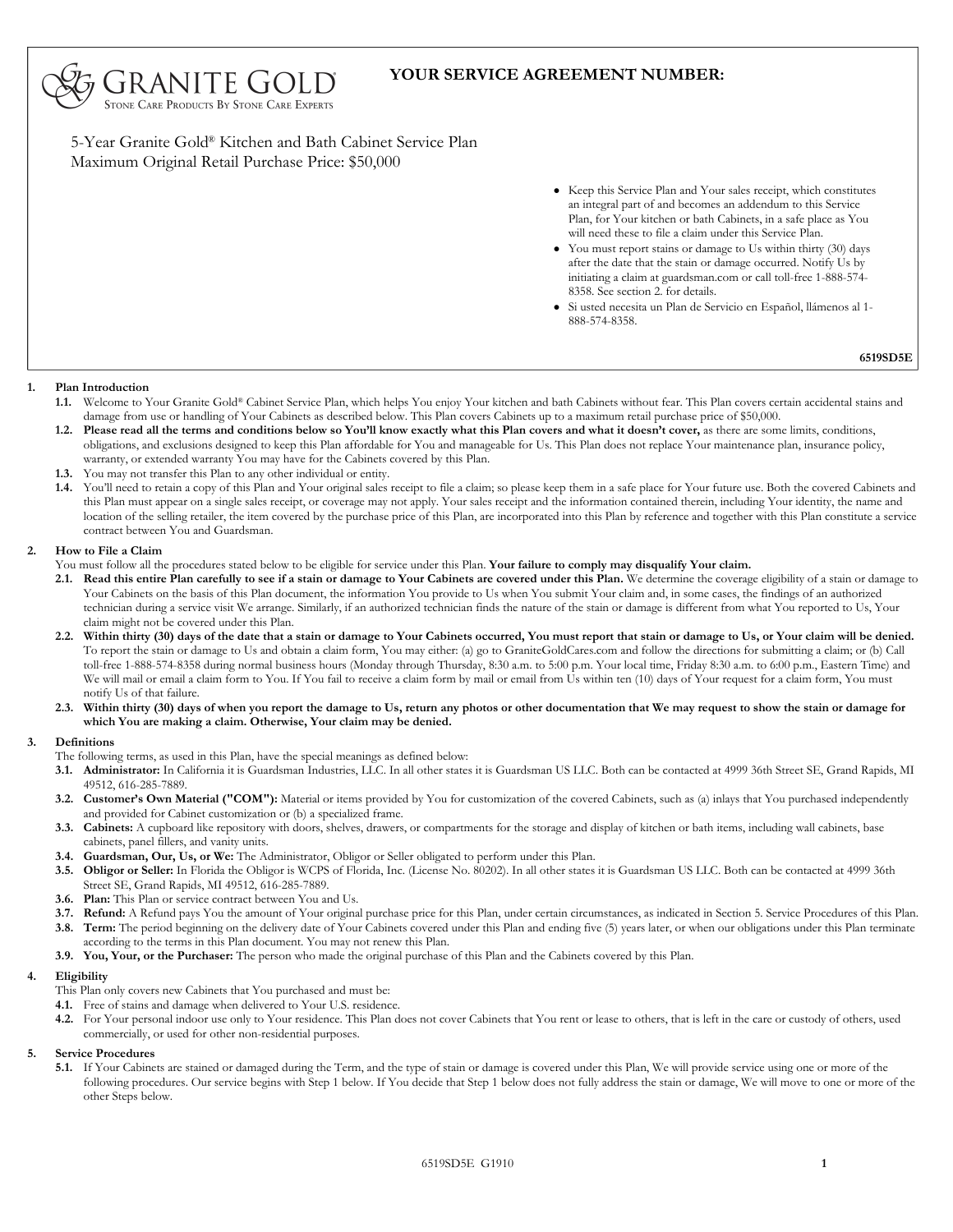- **5.1.1. Step 1. Cleaning Kit for Stains:** We may provide You with a cleaning kit or advice on how You may be able to remove the stain, if You would like to try removing the stain Yourself. If You do not, or if You decide that method does not fully address Your covered stain or damage to your Cabinets and You inform Us by returning the claim form to Us within thirty (30) days of Your reporting the stain to Us, We will move to one of the next steps below.
- **5.1.2. Step 2. Technician Assessment and Service:** We may send an authorized technician to assess the stain or damage and perform repairs if the technician determines that the stain or damage can be repaired. All repairs will be performed in a professional and workmanlike manner. If the technician's service does not repair the damage to Your Cabinets You must notify Guardsman within thirty (30) days of when the technician serviced Your claim. This Plan does not provide for the replacement of damaged Cabinets.
- **Refund:** If We are unsuccessful in repairing the stain or damage to Your Cabinet, We will provide You a Refund of the purchase Price of the Plan. A Refund will complete **5.2.** Guardsman's obligations under this Plan for all covered Cabinets covered by this Plan.

### **What is Covered 6.**

This Plan provides coverage for the following accidental stains or damage that arise from a specific occurrence during normal use, except for what is listed in the "What is Not Covered" section.

**6.1. Cabinets:**

- **6.1.1.** Food or beverage stains.
- **6.1.2.** Any cosmetics stain.
- **6.1.3.** Bleach stain.
- **6.1.4.** Ink stain.
- **6.1.5.** Nail polish/nail polish remover stains or damage.
- **6.1.6.** Liquid marks and rings.
- **6.1.7.** Scuff or dent.
- **6.1.8.** Loose veneer.
- **6.1.9.** Gouges or chips that penetrate the finish exposing the substrate.
- **6.1.10.** Burns or heat marks that are not caused by a fire, such as cigarette, cigar, or pipe tobacco burns, and heat marks that are not caused by a fire, but are caused by items found in normal household use.
- **6.1.11.** Chips, scratches, or breakage of glass or mirrors.
- **6.1.12.** Broken drawer runner, slide, or hinge if part is available.

### **What is Not Covered 7.**

**Some causes and some types of stains or damage are not eligible and are therefore excluded from coverage under this Plan. This Plan provides no coverage or service for any of the following.**

- **7.1. Your failure to Perform Your Responsibilities. Any stain or damage, if You have not fulfilled Your responsibilities as described this Plan.**
- **7.2. When the actions listed in the "How to File a Claim" have not been followed.**
- **7.3. Any stain or damage that is not specifically listed under Section 6, "What is Covered."**
- **7.4. Any stain or damage of unknown origin.**
- **7.5. Wear-and-tear. This Plan does not cover cleaning, maintenance, or stains and damage caused by normal or ordinary wear-and-tear, including but not limited to: 7.5.1. Stain or damage caused by normal soiling from everyday use or soil buildup over time including food grease or smoke. This Plan does not provide for overall cleaning or general maintenance, including regular cleaning of the Cabinets, which is your responsibility.**
- **7.6. Manufacturer Quality Issues. This Plan does not cover manufacturer's product quality issues, including but not limited to the following: 7.6.1. Fading, color loss, or color change.**
	- **7.6.2. Damage resulting from defects in design, materials or workmanship, except for damage specifically listed in the "What is Covered" section.**
- **7.7. Ineligible Cabinets and Components. This Plan does not cover the following items:**
	- **7.7.1. Cabinets located in rooms other than in a kitchen or bathroom.**
	- **7.7.2. Loss of silvering on mirrors.**
	- **7.7.3. Cabinets made with the Customer's Own Material (COM). However, non-COM areas may be eligible for service.**
	- **7.7.4. Damage caused by improper installation of Cabinets, drawer guides, or hinges.**
	- **7.7.5. All pre-existing stains or damage to Cabinets occurring prior to the Term of this Plan, including stains or damage occurring to floor samples or other Cabinets sold "as-is" before delivery.**
	- **7.7.6. Cabinets that have been mishandled, neglected, or abused.**
	- **7.7.7. Components and mechanisms integrated into Cabinets, including but not limited to mechanisms, clock mechanisms, refrigerators, sinks, plumbing, electronics, USB ports, electrical outlets, electrical appliances, clocks, or others that are not included in Section 6, "What is Covered."**

### **7.8. Other Items Not Covered.**

- **7.8.1. Fading, color loss, or color change.**
- **7.8.2. Surface scratches on Cabinets.**
- **7.8.3. Odors, including odors that remain after a visible stain is cleaned.**
- **7.8.4. Pre-existing conditions, such as, stains or damage that exist prior to your purchase of the Plan.**
- **7.8.5. Stains or damage covered under any maintenance plan, manufacturer's warranty, extended warranty, homeowner's or renter's or other insurance policy, credit card protection program, or other protection plan.**
- **7.8.6. Stains or damage caused during Cabinet delivery, assembly, installation, or transportation.**
- **7.8.7. Stains or damage caused by water leaks, including those from skylights, roofs, or water pipes; appliance malfunctions, including but not limited to air conditioners and water heaters; fire, smoke, flood, other natural disaster, or act of God; theft, vandalism, or as a result of any other illegal activity; independent contractors not retained by Guardsman to repair Your Cabinets, such as but not limited to cleaning or maintenance personnel, painters, or other repair or contractor services.**
- **7.8. Coverage under this Plan is not available while Your Cabinet is located outside of the U.S. and Canada.**

### **Non-Household Environments 8.**

- **This Plan covers Your indoor Cabinets while You are using them in Your residence This Plan does not cover stains or damage that occur in non-household environments, including but not limited to:**
- **Before the Cabinet is delivered to Your residence; while the Cabinets are located somewhere other than within Your residence, including but not limited to, 8.1. when in storage, being moved to or from storage, or between residences.**
- **Cabinets that are or have been used for business, commercial, institutional, or rental purposes, including but not limited to, Cabinets used for a daycare center or used in premises rented to others, regardless of the length of the rental period. 8.2.**
- **Improper Maintenance, Care, or Misuse 9.**
	- **It is Your responsibility to take proper care of the Cabinets as recommended by the manufacturer of the covered Cabinets. This Plan does not cover stains or damage caused by:**
	- **9.1. Your failure to care for and maintain the Cabinets in accordance with the manufacturer's recommendations, instructions, or warranty.**
	- **9.2. Exposure to extreme or unusual environmental conditions.**
	- **9.3. Use of Cabinets for a purpose other than that for which it was designed.**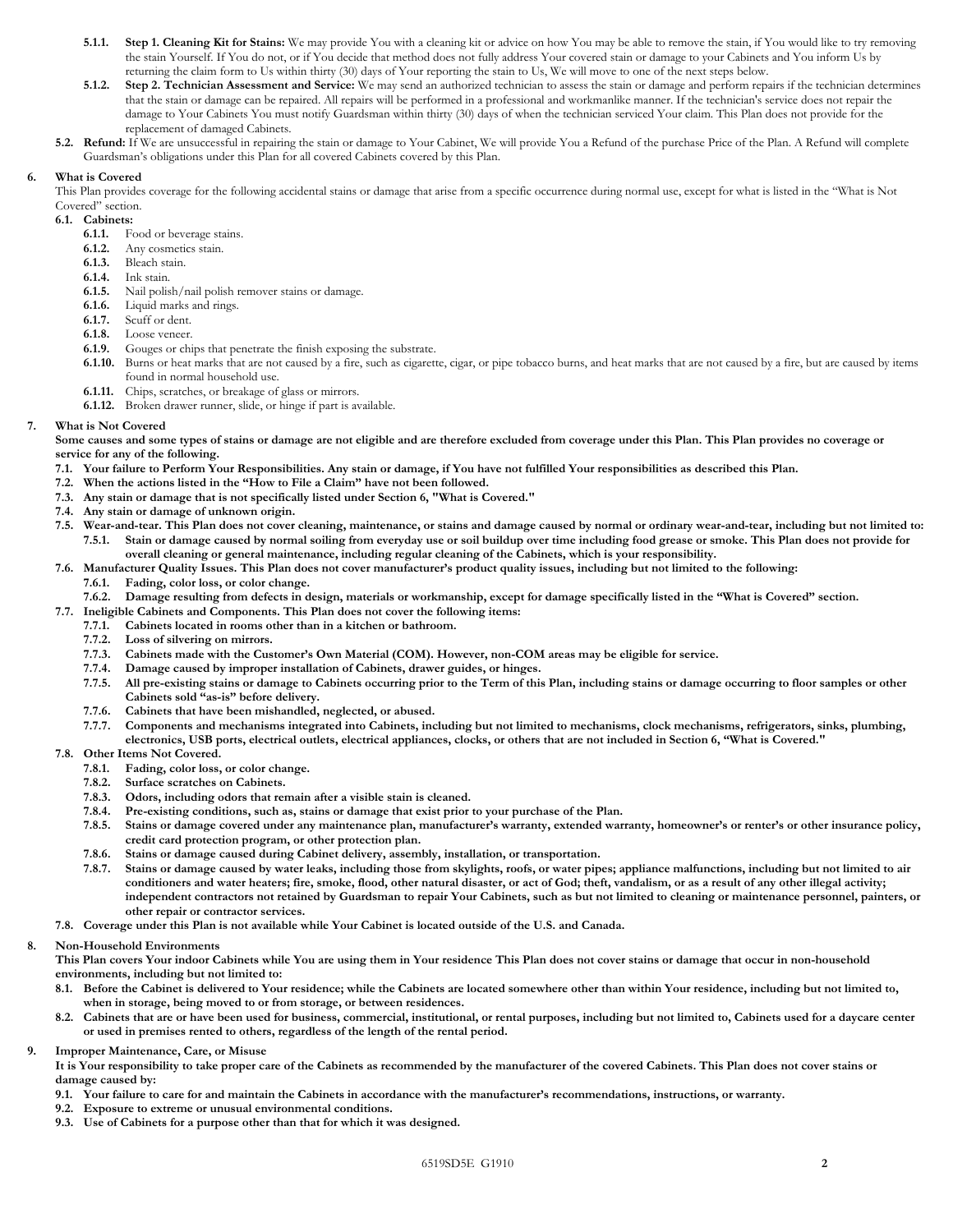- **9.4. Cleaning methods other than those recommended by the Cabinet manufacturer. This includes color loss or color change.**
- **9.5. Animal damage (such as damage from beaks, teeth, and claws).**
- **9.6. Cabinets that shows signs of infestation by insects, bed bugs, termites, cockroaches, rodents, or other vermin.**
- **9.7. Stains or damage caused by, or resulting in, mold or mildew.**
- **Stains or damage caused by (a) intentional acts or (b) non-accidental acts or omissions which, in our sole discretion, are determined to have been reasonably 9.8. preventable and are severe, excessive, extreme, or repetitious in nature, such as, but not limited to, cuts, rips, teething marks, tears, ink, paint, crayon, marker, or pencil damage.**

# **GUARDSMAN IS NOT LIABLE UNDER THIS PLAN FOR ANY CONSEQUENTIAL OR INCIDENTAL DAMAGES RELATING TO SERVICES PROVIDED UNDER THIS PLAN OR ANY ITEM COVERED BY THE PLAN.**

# **This Plan is governed exclusively by the laws of Michigan without application of its conflicts of laws rules, except to the extent otherwise stated in this Plan. Arbitration. READ THE FOLLOWING ARBITRATION PROVISION ("ARBITRATION PROVISION") CAREFULLY. IT LIMITS CERTAIN OF YOUR RIGHTS, INCLUDING YOUR RIGHT TO OBTAIN RELIEF OR DAMAGES THROUGH COURT ACTION.**

You agree that all claims, disputes or controversies of any nature whatsoever arising out of, relating to, or in connection with (1) this Plan and Your purchase thereof and (2) the validity, scope, interpretation, or enforceability of the entire **Plan, this Arbitration or any other** part of the Plan ("Claim"), shall be resolved exclusively in small claims court or by binding arbitration in Grand Rapids, Michigan in accordance with the International Institute for Conflict Prevention and Resolution Rules for Non-Administered Arbitration by a single arbitrator, except to the extent prohibited by the applicable laws of Your state of residency when You purchased this Plan, except for **ME** and **OR** residents where arbitration is voluntary and must be mutually agreed to. The matters that are the subject of the arbitration shall be governed by the substantive laws of the State of Michigan applicable to contracts made and to be performed therein, without application of any conflicts or choice of law rules, except as expressly stated below, and by the Federal Arbitration Act, 9 U.S.C. § 1, et. seq., as amended ("**FAA**"). In **WI**, arbitration will be governed by the Consumer Arbitration Rules of the American Arbitration Association (AAA). The arbitrator shall have no power or authority to order or grant any equitable remedy, or relief or any remedy or relief that a court could not order or grant under applicable law, and, except to the extent prohibited by the applicable laws of Your state of residency when You purchased this Plan, shall have no authority to award punitive, treble, or any other form of enhanced damages. The arbitrator shall render the award in writing and shall include findings of fact and conclusions of law upon which the award is based. Each party shall pay their own attorneys' fees and expenses relative to arbitration. All costs and expenses of the arbitration (other than the parties' attorney's fees and expenses), including the arbitrator's fees and expenses, shall be allocated between the parties according to the arbitrator's discretion as set forth in the award. The arbitrator's award may be confirmed and entered as a final judgment in any court of competent jurisdiction and enforced accordingly. If any portion of this Arbitration Provision is deemed invalid or unenforceable, it shall not invalidate the remaining portions of the Arbitration Provision. This Arbitration Provision may be enforced by any court of competent jurisdiction, and the party seeking enforcement shall be entitled to recover all costs and expenses, including reasonable attorneys' fees, against the party against whom enforcement is ordered. Except for **WI**, (1)**You** agree that any arbitration proceeding shall proceed solely on an individual basis without any right for any claims to be arbitrated on a class action, multiple plaintiff, consolidated, or similar basis, or on bases involving claims brought by **You** in a purported representative capacity on behalf of others; (2) The arbitrator's authority to resolve and make written awards is limited solely to claims between **You** and **Us** alone; (3)Your Claims may not be joined or consolidated with any claims or disputes involving others. No arbitration award with respect to Your Claim's shall have any preclusive effect as to any **claims** or issues in any disputes with anyone who is not a named party to the arbitration of Your Claims. For **CA** Residents, the Arbitration Provision is amended to include the following: (1) Pursuant to California Civil Code sections 51.7 (Ralph Civil Rights Act) and 52.1 (Bane Civil Rights Act), the option to arbitrate any Claim is solely at Your discretion; (2) If arbitration is elected, this does not waive Your right to file and pursue civil action or complaint; (3) If any statement found within this Plan contradicts this section, this section shall take precedence. For **AL** residents, Plans purchased in the state of **AL** shall be governed by the laws of **AL**. Matters that are the subject of the arbitration shall be held in **AL**, in the county in which the contract holder lives. For **ME** residents, arbitration shall take place in the county of the contract holder's principle Maine location and local rules shall apply. For **WA** residents, any arbitration proceeding shall be held at a location in closest proximity to the service contract holder's permanent residence. For **WI** and **OR** residents, any arbitration proceeding shall be held in a **WI** and **OR** venue, respectively. For **WI** and **OR** residents, the matters that are the subject of the arbitration shall be subject to governed by the substantive laws of **WI** and **OR** respectively. Coverage afforded under this Plan is not guaranteed by any state Property & Casualty Insurance Guaranty Association. There is no deductible under the Plan.

Rights under the Plan, including the right to return, cancel or void the Plan, apply only to the original purchaser and may not be sold or transferred.

**Cancellation: We may not cancel this Plan. You have no right to cancel this Plan, except pursuant to any of the following exceptions that apply for your State: 1. Cancellation During the Return Period.** Your state may allow You to return Your Plan within a designated period. If You purchased the plan in **AL, AR, CO, CT, MA, ME, MN, MO, NJ, NM, NY, NV, OR, SC, UT, WA,** or **WY** and have not made a claim, You may return the Plan to the retailer from whom You purchased within 20 days after Our mailing date of the Plan to You if You received the Plan by mail or 10 days after delivery of the Plan to You at time of sale by the retailer from whom You purchased the Plan for a full refund of its purchase price.

If You have made a claim, Your state may allow You to still return the Plan within a designated period. In **CA:** within 60 days after Your receipt of the Plan, but, if You have made a claim under the Plan during the 60 day return period, the refund will be reduced by the claim amount. In **HI:** within 30 days after Our mailing date of the Plan to You if You receive the Plan by mail or 20 days after delivery of the Plan to You at time of sale by the retailer or seller from whom You purchased the Plan. In IL: within 30 days after Your purchase of the Plan, reduced by a return fee amount We will charge You which will be the lesser of 10% of the purchase price of the Plan or \$50.00. In **MD:** within 20 days after Our mailing date of the Plan to You if You receive the Plan by mail or delivery of the Plan to You at time of sale by the retailer or seller from whom You purchased the Plan. In **OK:** If this Plan is canceled within the first sixty (60) days by the warranty holder and no claims have been filed, We will refund the entire Plan charge paid. In **TX:** within 30 days after Your purchase of the Plan, but, if You have made a claim under the Plan during the 30 day return period, the refund will be reduced by the claim amount. In **VT:** within 20 days after Your receipt of the Plan. In **WI:** within 15 calendar days after delivery of the Plan to You.

**2. All Other Cancellations.** Your state may allow other cancellations not listed above. If You purchased the Plan in **AL, AZ, CA, IL,** or **TX**, You must provide written notice of cancellation to Guardsman, and Guardsman will refund You a pro rata portion of the Plan's purchase price based on the time remaining under its term, less (in **AL** only) an administrative fee of \$25.00. In **AZ:** A cancellation fee equal to the lesser of 10% of the gross amount You paid for the Plan or \$25. In **CA:** A pro rata refund less any clams paid or cost of repairs previously made under the Plan and a cancellation fee equal to the lesser of 10% of the Plan's purchase price or \$25.00. In **IL:** A pro rata refund less any clams paid or cost of repairs previously made under the Plan and less a cancellation fee equal to the lesser of 10% of the Plan's purchase price or \$50.00. In **OK:** If this Plan is canceled by You after the first sixty (60) days or a claim has been filed within the first sixty (60) days, return of premium shall be based upon ninety percent (90%) of the unearned pro-rata premium. This Plan cannot be cancelled by Us. In GA: You must demand cancellation of the Plan and surrender it to Guardsman, and Guardsman will refund You the excess of the Plan's purchase price above the customary short rate for the expired number of days of the Plan. You are entitled to make a direct claim against the insurer that insures Guardsman's obligations under the Plan upon Guardsman's failure to pay any claim or refund amount owed to You within 60 days after proof of loss or notice of cancellation has been filed with Guardsman. In **ME:** You must provide written notice of cancellation to Guardsman 15 days prior to the date of cancellation of the Plan, containing the date of cancellation and reason for cancellation, and Guardsman will refund You a pro rata portion of the Plan's purchase price based on the number of days remaining under its term less any claims paid or cost of repairs previously made under the Plan and less a cancellation fee not exceeding 10% of the Plan's purchase price. In **NV:** Guardsman will refund You a pro rata portion of the Plan's purchase price based on the time remaining under its term and a cancellation fee equal to the lesser of 10% of the Plan's purchase price or \$25.00. The cost of claims paid or services provided will not, under any circumstances, be deducted from any refund paid pursuant to this Plan.

Late Refund Penalty. Your state may require Us to pay You a penalty if We do not refund the Plan's purchase price within a designated period following your cancellation request. In **TX:** If We do not send Your refund payment within 45 days after You cancel the Plan, We will also pay You interest of 10% per annum on the refund amount due for each month after that 45 day period until We send Your refund payment. In **AL, AR, CO, HI, MA, MD, ME, MN, MO, NJ, SC, TX,** or **VT:** if You are entitled to a return refund and We do not send Your refund payment within 45 days after You return the Plan, We will also pay You a penalty of 10% of the purchase price of the Plan for each month after that 45 day period until We send Your refund payment. In **CA, NM, NV, NY,** or **WA:** if You are entitled to a return refund and We do not send Your refund payment within 30 days (**CA, NY,** and **WA**) or 45 days (NV) or 60 days (NM) after You return the Plan, We will also pay You interest of 10% per annum on the refund amount due for each 30 day period (or fraction thereof) after that first 30 day period until We send Your refund payment (**CA**) or a penalty of 10% of the purchase price of the Plan for each 30 day period after that 60 day period until We send Your refund payment (**NM**) or a penalty of 10% of the purchase price of the Plan for each 30 day period after that 45 day period until We send Your refund payment (**NV**) or a penalty of 10% of the purchase price of the Plan for each month after that 30 day period until We send Your refund payment (**NY** and **WA**).